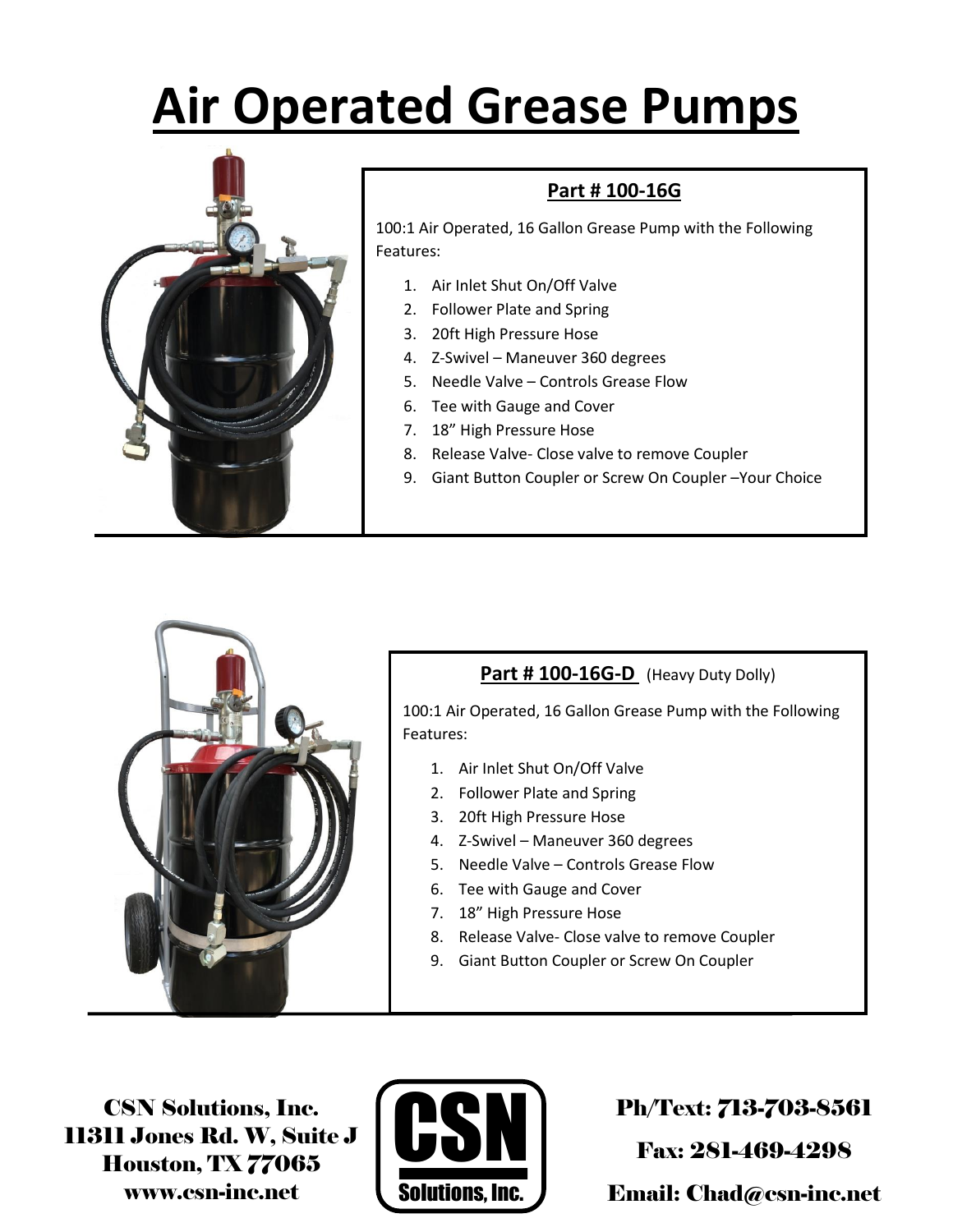# **Air Operated Grease Pumps**



### **Part # 100-5G**

100:1 Air Operated, 5 Gallon Grease Pump with the following features:

- 1. Air Inlet Shut On/Off Valve
- 2. Follower Plate and Spring
- 3. 20ft High Pressure Hose
- 4. Z-Swivel Maneuver 360 degrees
- 5. Needle Valve Controls Grease Flow
- 6. Tee with Gauge and Cover
- 7. 18" High Pressure Hose
- 8. Release Valve- Close valve to remove Coupler
- 9. Giant Button Coupler or Screw On Coupler –Your Choice



### **Part # 100-5G-D (Heavy Duty Dolly)**

100:1 Air Operated, 5 Gallon Grease Pump with the following features:

- 1. Air Inlet Shut On/Off Valve
- 2. Follower Plate and Spring
- 3. 20ft High Pressure Hose
- 4. Z-Swivel Maneuver 360 degrees
- 5. Needle Valve Controls Grease Flow
- 6. Tee with Gauge and Cover
- 7. 18" High Pressure Hose
- 8. Release Valve- Close valve to remove Coupler
- 9. Giant Button Coupler or Screw On Coupler

CSN Solutions, Inc. 11311 Jones Rd. W, Suite J Houston, TX 77065 www.csn-inc.net



Ph/Text: 713-703-8561

Fax: 281-469-4298

Email: Chad@csn-inc.net